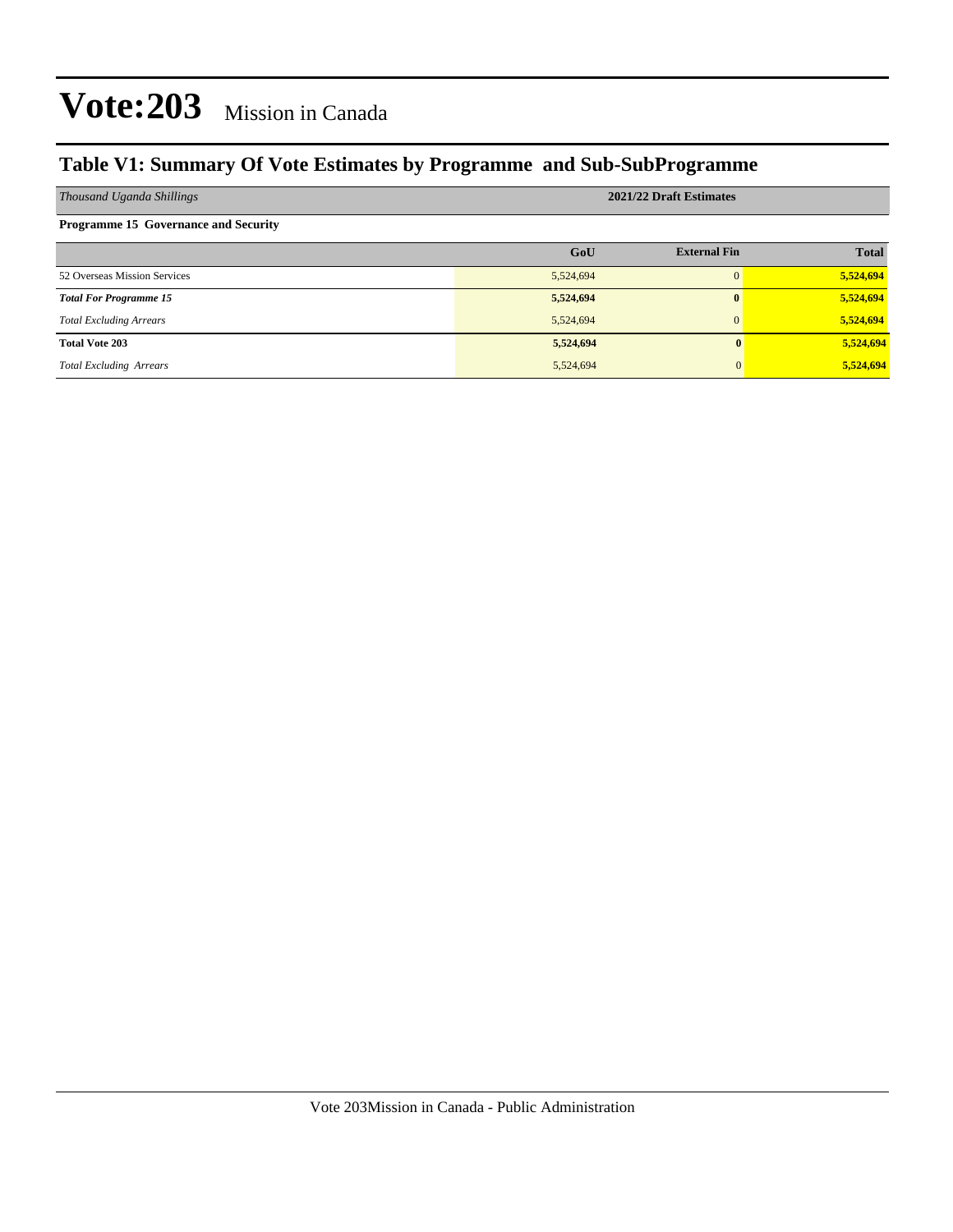#### **Table V2: Summary Of Vote Estimates by Sub-SubProgramme,Department and Project**

| Thousand Uganda Shillings                                               |                  | 2020/21 Approved Budget |                  |              |             | 2021/22 Draft Estimates |              |  |
|-------------------------------------------------------------------------|------------------|-------------------------|------------------|--------------|-------------|-------------------------|--------------|--|
| <b>Sub-SubProgramme 52 Overseas Mission Services</b>                    |                  |                         |                  |              |             |                         |              |  |
| <b>Recurrent Budget Estimates</b>                                       | <b>Wage</b>      | <b>Non-Wage</b>         | <b>AIA</b>       | <b>Total</b> | <b>Wage</b> | <b>Non-Wage</b>         | <b>Total</b> |  |
| 01 Headquarters Ottawa                                                  | 1,175,495        | 3,856,199               | $\mathbf{0}$     | 5,031,694    | 1,175,495   | 4,349,199               | 5,524,694    |  |
| <b>Total Recurrent Budget Estimates for Sub-</b><br><b>SubProgramme</b> | 1,175,495        | 3,856,199               | $\bf{0}$         | 5,031,694    | 1,175,495   | 4,349,199               | 5,524,694    |  |
|                                                                         | G <sub>o</sub> U | <b>External Fin</b>     | <b>AIA</b>       | <b>Total</b> | GoU         | <b>External Fin</b>     | <b>Total</b> |  |
| <b>Total For Sub-SubProgramme 52</b>                                    | 5,031,694        | $\mathbf{0}$            | $\bf{0}$         | 5,031,694    | 5,524,694   | $\mathbf{0}$            | 5,524,694    |  |
| <b>Total Excluding Arrears</b>                                          | 5,031,694        | $\mathbf{0}$            | $\boldsymbol{0}$ | 5,031,694    | 5,524,694   | $\mathbf{0}$            | 5,524,694    |  |
| <b>Total Vote 203</b>                                                   | 5,031,694        | $\bf{0}$                | $\bf{0}$         | 5,031,694    | 5,524,694   | $\bf{0}$                | 5,524,694    |  |
| <b>Total Excluding Arrears</b>                                          | 5,031,694        | $\overline{0}$          | $\overline{0}$   | 5,031,694    | 5,524,694   | $\overline{0}$          | 5,524,694    |  |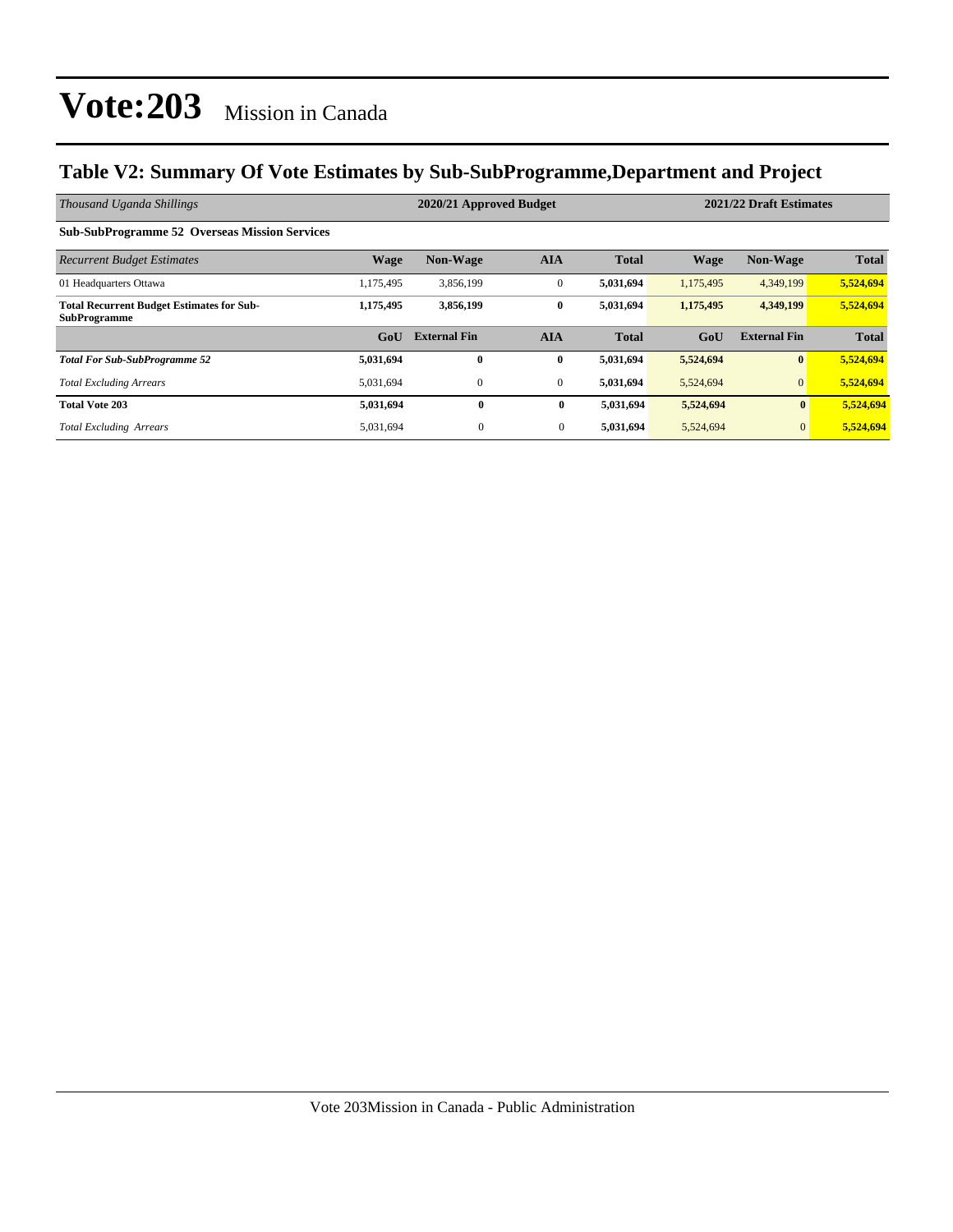#### **Table V3: Summary Vote Estimates by Item**

| Thousand Uganda Shillings                                   | 2020/21 Approved Budget |                     |                  | 2021/22 Draft Estimates |           |                     |                         |
|-------------------------------------------------------------|-------------------------|---------------------|------------------|-------------------------|-----------|---------------------|-------------------------|
|                                                             | GoU                     | <b>External Fin</b> | AIA              | <b>Total</b>            | GoU       | <b>External Fin</b> | <b>Total</b>            |
| <b>Employees, Goods and Services (Outputs Provided)</b>     | 5,031,694               | $\bf{0}$            | $\bf{0}$         | 5,031,694               | 5,524,694 | $\boldsymbol{0}$    | 5,524,694               |
| 211103 Allowances (Inc. Casuals, Temporary)                 | 1,590,532               | $\bf{0}$            | $\bf{0}$         | 1,590,532               | 1,877,037 | $\bf{0}$            | 1,877,037               |
| 211105 Missions staff salaries                              | 1,175,495               | $\bf{0}$            | $\bf{0}$         | 1,175,495               | 1,175,495 | $\bf{0}$            | 1,175,495               |
| 213001 Medical expenses (To employees)                      | 284,448                 | $\bf{0}$            | $\bf{0}$         | 284,448                 | 315,000   | $\bf{0}$            | 315,000                 |
| 221001 Advertising and Public Relations                     | 10,000                  | $\bf{0}$            | $\bf{0}$         | 10,000                  | $\bf{0}$  | $\bf{0}$            | $\overline{\mathbf{0}}$ |
| 221002 Workshops and Seminars                               | 3,000                   | $\bf{0}$            | $\bf{0}$         | 3,000                   | 20,000    | $\bf{0}$            | 20,000                  |
| 221007 Books, Periodicals & Newspapers                      | 5,000                   | $\bf{0}$            | $\bf{0}$         | 5,000                   | $\bf{0}$  | $\bf{0}$            | $\mathbf{0}$            |
| 221008 Computer supplies and Information Technology<br>(TT) | 10,000                  | $\bf{0}$            | $\bf{0}$         | 10,000                  | 5,000     | $\bf{0}$            | 5,000                   |
| 221009 Welfare and Entertainment                            | 53,200                  | $\bf{0}$            | $\bf{0}$         | 53,200                  | 65,000    | $\bf{0}$            | 65,000                  |
| 221011 Printing, Stationery, Photocopying and Binding       | 20,107                  | $\bf{0}$            | $\bf{0}$         | 20,107                  | 20,107    | $\bf{0}$            | 20,107                  |
| 221012 Small Office Equipment                               | 3,000                   | $\bf{0}$            | $\bf{0}$         | 3,000                   | $\bf{0}$  | $\bf{0}$            | $\overline{\mathbf{0}}$ |
| 221014 Bank Charges and other Bank related costs            | 2,000                   | $\bf{0}$            | $\bf{0}$         | 2,000                   | 4,000     | $\bf{0}$            | 4,000                   |
| 222001 Telecommunications                                   | 52,500                  | $\bf{0}$            | $\bf{0}$         | 52,500                  | 60,000    | $\mathbf{0}$        | 60,000                  |
| 222002 Postage and Courier                                  | 8,000                   | $\bf{0}$            | $\bf{0}$         | 8,000                   | 5,000     | $\bf{0}$            | 5,000                   |
| 223003 Rent – (Produced Assets) to private entities         | 1,307,218               | $\bf{0}$            | $\bf{0}$         | 1,307,218               | 1,387,360 | $\bf{0}$            | 1,387,360               |
| 223004 Guard and Security services                          | 10,000                  | $\bf{0}$            | $\bf{0}$         | 10,000                  | 3,000     | $\bf{0}$            | 3,000                   |
| 223005 Electricity                                          | 59,000                  | $\bf{0}$            | $\bf{0}$         | 59,000                  | 86,000    | $\bf{0}$            | 86,000                  |
| 223006 Water                                                | 24,360                  | $\bf{0}$            | $\bf{0}$         | 24,360                  | 40,360    | $\mathbf{0}$        | 40,360                  |
| 223007 Other Utilities- (fuel, gas, firewood, charcoal)     | 5,400                   | $\bf{0}$            | 0                | 5,400                   | 30,000    | $\bf{0}$            | 30,000                  |
| 226001 Insurances                                           | 35,000                  | $\bf{0}$            | $\bf{0}$         | 35,000                  | 43,500    | $\bf{0}$            | 43,500                  |
| 227001 Travel inland                                        | 123,000                 | $\bf{0}$            | $\bf{0}$         | 123,000                 | 147,000   | $\bf{0}$            | 147,000                 |
| 227002 Travel abroad                                        | 90,000                  | $\bf{0}$            | $\bf{0}$         | 90,000                  | 115,836   | $\bf{0}$            | 115,836                 |
| 227003 Carriage, Haulage, Freight and transport hire        | 66,300                  | $\bf{0}$            | $\bf{0}$         | 66,300                  | $\bf{0}$  | $\mathbf{0}$        | $\overline{\mathbf{0}}$ |
| 227004 Fuel, Lubricants and Oils                            | 53,800                  | $\bf{0}$            | $\bf{0}$         | 53,800                  | 55,000    | $\bf{0}$            | 55,000                  |
| 228001 Maintenance - Civil                                  | 20,334                  | $\bf{0}$            | $\bf{0}$         | 20,334                  | 40,000    | $\bf{0}$            | 40,000                  |
| 228002 Maintenance - Vehicles                               | 20,000                  | $\bf{0}$            | $\bf{0}$         | 20,000                  | 30,000    | $\bf{0}$            | 30,000                  |
| <b>Grand Total Vote 203</b>                                 | 5,031,694               | $\bf{0}$            | $\bf{0}$         | 5,031,694               | 5,524,694 | $\bf{0}$            | 5,524,694               |
| <b>Total Excluding Arrears</b>                              | 5,031,694               | $\boldsymbol{0}$    | $\boldsymbol{0}$ | 5,031,694               | 5,524,694 | $\mathbf{0}$        | 5,524,694               |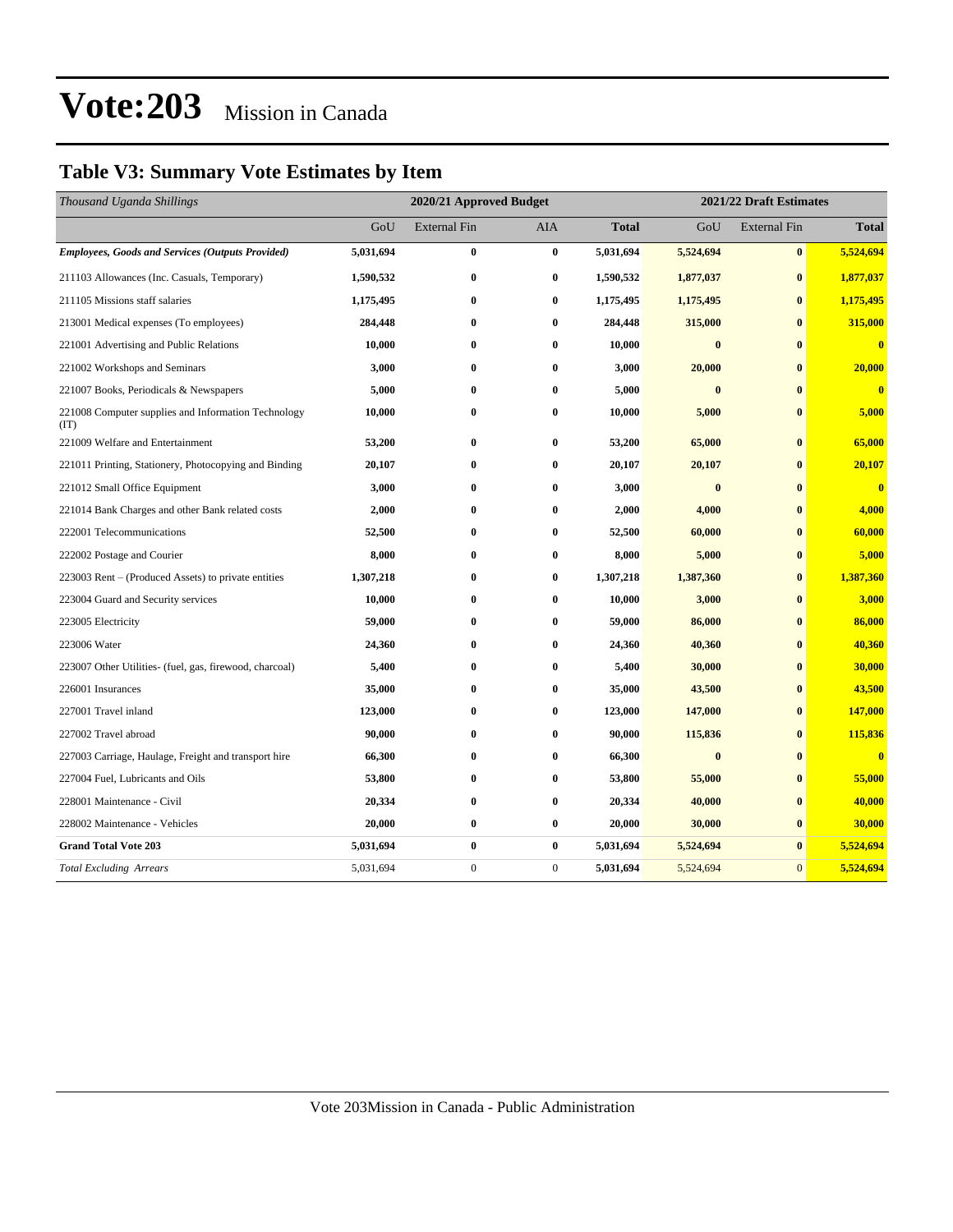#### **Table V4: Detailed Estimates by Sub-SubProgramme, Department,Project and Output and Item**

*Sub-SubProgrammme 52 Overseas Mission Services*

*Recurrent Budget Estimates*

#### **Department 01 Headquarters Ottawa**

| Thousand Uganda Shillings                                                   |                  | 2020/21 Approved Budget |                  |              |                       | 2021/22 Draft Estimates |              |
|-----------------------------------------------------------------------------|------------------|-------------------------|------------------|--------------|-----------------------|-------------------------|--------------|
| <b>Outputs Provided</b>                                                     | Wage             | Non Wage                | <b>AIA</b>       | <b>Total</b> | Wage                  | Non Wage                | <b>Total</b> |
| <b>Budget Output 165201 Cooperation frameworks</b>                          |                  |                         |                  |              |                       |                         |              |
| 211103 Allowances (Inc. Casuals, Temporary)                                 | $\mathbf{0}$     | 1,271,424               | $\boldsymbol{0}$ | 1,271,424    | $\overline{0}$        | 1,536,670               | 1,536,670    |
| 211105 Missions staff salaries                                              | 1,175,495        | $\overline{0}$          | $\overline{0}$   | 1,175,495    | 1,175,495             | $\overline{0}$          | 1,175,495    |
| 213001 Medical expenses (To employees)                                      | $\overline{0}$   | 284,448                 | $\overline{0}$   | 284,448      | $\overline{0}$        | 315,000                 | 315,000      |
| 221001 Advertising and Public Relations                                     | $\boldsymbol{0}$ | 5,000                   | $\mathbf{0}$     | 5,000        | $\mathbf{0}$          | $\Omega$                | $\bf{0}$     |
| 221002 Workshops and Seminars                                               | $\boldsymbol{0}$ | 3,000                   | $\mathbf{0}$     | 3,000        | $\mathbf{0}$          | 20,000                  | 20,000       |
| 221007 Books, Periodicals & Newspapers                                      | $\boldsymbol{0}$ | 5,000                   | $\mathbf{0}$     | 5,000        | $\mathbf{0}$          | $\overline{0}$          | $\bf{0}$     |
| 221012 Small Office Equipment                                               | $\boldsymbol{0}$ | 3,000                   | $\mathbf{0}$     | 3,000        | $\mathbf{0}$          | $\overline{0}$          | $\bf{0}$     |
| 221014 Bank Charges and other Bank related costs                            | $\boldsymbol{0}$ | 2,000                   | $\mathbf{0}$     | 2,000        | $\mathbf{0}$          | 4,000                   | 4,000        |
| 222002 Postage and Courier                                                  | $\boldsymbol{0}$ | 3,000                   | $\mathbf{0}$     | 3,000        | $\mathbf{0}$          | 5,000                   | 5,000        |
| 223003 Rent – (Produced Assets) to private entities                         | $\boldsymbol{0}$ | 735,000                 | $\mathbf{0}$     | 735,000      | $\boldsymbol{0}$      | 735,000                 | 735,000      |
| 227001 Travel inland                                                        | $\boldsymbol{0}$ | 123,000                 | $\mathbf 0$      | 123,000      | $\mathbf{0}$          | 147,000                 | 147,000      |
| 227002 Travel abroad                                                        | $\boldsymbol{0}$ | 90,000                  | $\boldsymbol{0}$ | 90,000       | $\mathbf{0}$          | 115,836                 | 115,836      |
| 227003 Carriage, Haulage, Freight and transport hire                        | $\boldsymbol{0}$ | 66,300                  | $\mathbf{0}$     | 66,300       | $\mathbf{0}$          | $\mathbf{0}$            | $\bf{0}$     |
| 227004 Fuel, Lubricants and Oils                                            | $\boldsymbol{0}$ | 53,800                  | $\mathbf{0}$     | 53,800       | $\mathbf{0}$          | 55,000                  | 55,000       |
| 228002 Maintenance - Vehicles                                               | $\boldsymbol{0}$ | 20,000                  | $\mathbf{0}$     | 20,000       | $\mathbf{0}$          | 30,000                  | 30,000       |
| <b>Total Cost of Budget Output 01</b>                                       | 1,175,495        | 2,664,972               | $\pmb{\theta}$   | 3,840,467    | 1,175,495             | 2,963,505               | 4,139,000    |
| <b>Budget Output 165202 Consulars services</b>                              |                  |                         |                  |              |                       |                         |              |
| 211103 Allowances (Inc. Casuals, Temporary)                                 | $\boldsymbol{0}$ | 97,240                  | $\mathbf{0}$     | 97,240       | $\mathbf{0}$          | 115,438                 | 115,438      |
| 221008 Computer supplies and Information Technology (IT)                    | $\boldsymbol{0}$ | 10,000                  | $\mathbf{0}$     | 10,000       | $\mathbf{0}$          | 5,000                   | 5,000        |
| 221009 Welfare and Entertainment                                            | $\boldsymbol{0}$ | 53,200                  | $\mathbf{0}$     | 53,200       | $\mathbf{0}$          | 65,000                  | 65,000       |
| 221011 Printing, Stationery, Photocopying and Binding                       | $\boldsymbol{0}$ | 20,107                  | $\mathbf{0}$     | 20,107       | $\mathbf{0}$          | 20,107                  | 20,107       |
| 222001 Telecommunications                                                   | $\boldsymbol{0}$ | 52,500                  | $\mathbf{0}$     | 52,500       | $\mathbf{0}$          | 60,000                  | 60,000       |
| 223003 Rent – (Produced Assets) to private entities                         | $\boldsymbol{0}$ | 572,218                 | $\boldsymbol{0}$ | 572,218      | $\boldsymbol{0}$      | 652,360                 | 652,360      |
| 223005 Electricity                                                          | $\boldsymbol{0}$ | 29,000                  | $\boldsymbol{0}$ | 29,000       | $\boldsymbol{0}$      | 56,000                  | 56,000       |
| 223006 Water                                                                | $\boldsymbol{0}$ | 24,360                  | $\mathbf{0}$     | 24,360       | $\mathbf{0}$          | 40,360                  | 40,360       |
| 226001 Insurances                                                           | $\boldsymbol{0}$ | 35,000                  | $\boldsymbol{0}$ | 35,000       | $\boldsymbol{0}$      | 43,500                  | 43,500       |
| <b>Total Cost of Budget Output 02</b>                                       | 0                | 893,625                 | $\pmb{\theta}$   | 893,625      | $\boldsymbol{\theta}$ | 1,057,765               | 1,057,765    |
| Budget Output 165204 Promotion of trade, tourism, education, and investment |                  |                         |                  |              |                       |                         |              |
| 211103 Allowances (Inc. Casuals, Temporary)                                 | $\boldsymbol{0}$ | 221,869                 | $\boldsymbol{0}$ | 221,869      | $\mathbf{0}$          | 224,930                 | 224,930      |
| 221001 Advertising and Public Relations                                     | $\boldsymbol{0}$ | 5,000                   | $\mathbf{0}$     | 5,000        | $\mathbf{0}$          | $\mathbf{0}$            | $\bf{0}$     |
| 222002 Postage and Courier                                                  | $\boldsymbol{0}$ | 5,000                   | $\mathbf{0}$     | 5,000        | $\mathbf{0}$          | $\overline{0}$          | $\bf{0}$     |

Vote 203Mission in Canada - Public Administration